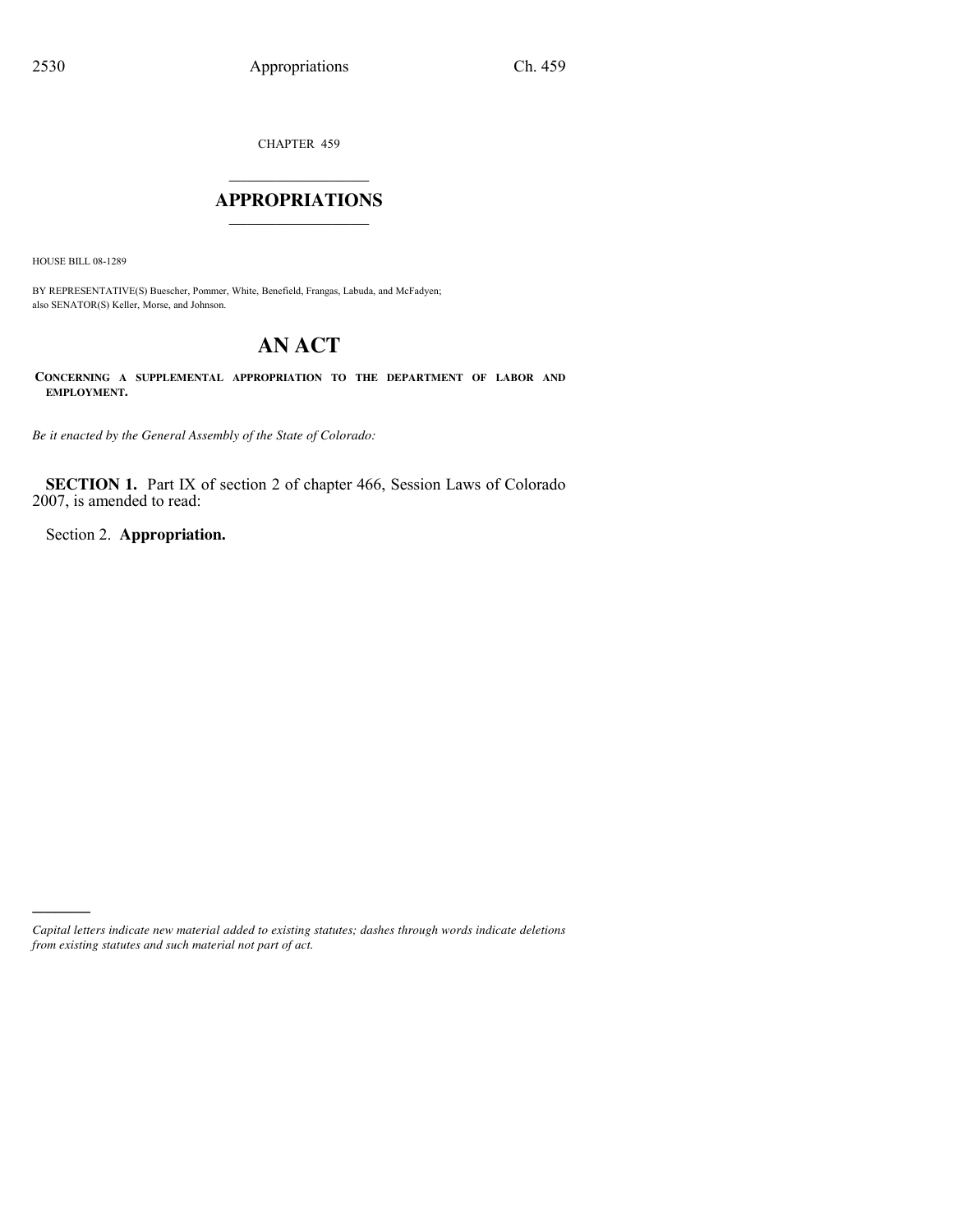|                 |       |                |                | APPROPRIATION FROM |               |                |
|-----------------|-------|----------------|----------------|--------------------|---------------|----------------|
| ITEM &          | TOTAL | <b>GENERAL</b> | <b>GENERAL</b> | <b>CASH</b>        | CASH          | <b>FEDERAL</b> |
| <b>SUBTOTAL</b> |       | <b>FUND</b>    | <b>FUND</b>    | <b>FUNDS</b>       | <b>FUNDS</b>  | <b>FUNDS</b>   |
|                 |       |                | <b>EXEMPT</b>  |                    | <b>EXEMPT</b> |                |
|                 |       | S              |                |                    |               |                |
|                 |       |                |                |                    |               |                |

### **PART IXDEPARTMENT OF LABOR AND EMPLOYMENT**

#### **(1) EXECUTIVE DIRECTOR'S OFFICE**

| Personal Services                | 12,163,966         |  |
|----------------------------------|--------------------|--|
|                                  | $(166.9$ FTE)      |  |
| Health, Life, and Dental         | 4,302,358          |  |
| Short-term Disability            | 78,523             |  |
| S.B. 04-257 Amortization         |                    |  |
| <b>Equalization Disbursement</b> | <del>724,829</del> |  |
|                                  | 727,008            |  |
| S.B. 06-235 Supplemental         |                    |  |
| Amortization Equalization        |                    |  |
| Disbursement                     | <del>151,006</del> |  |
|                                  | 152,026            |  |
| Salary Survey and Senior         |                    |  |
| <b>Executive Service</b>         | 2,125,608          |  |
| Performance-based Pay            |                    |  |
| Awards                           | 908,256            |  |
| Shift Differential               | 25,663             |  |
|                                  |                    |  |

Ch. 459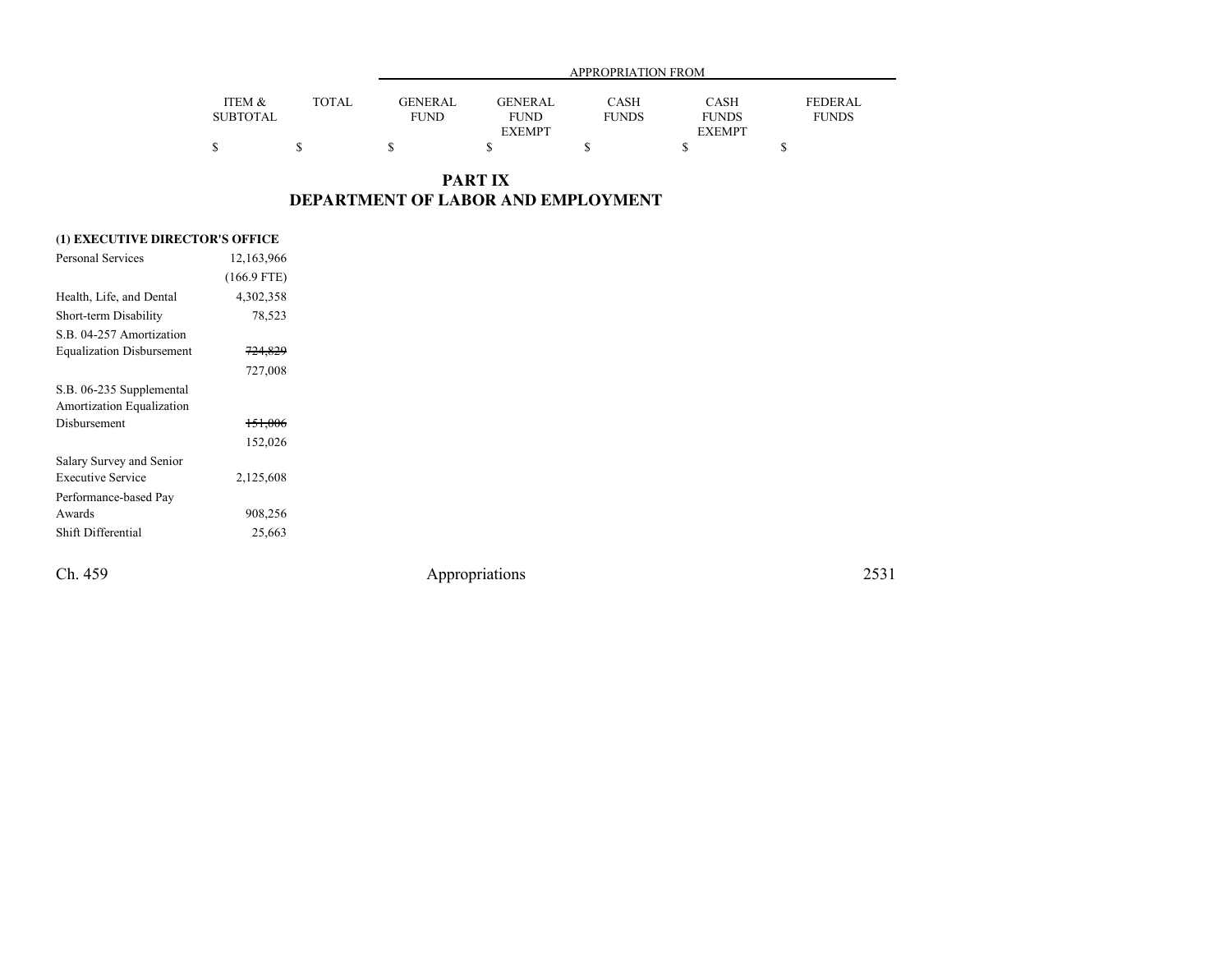## Ch. 459

|                                                       |                           |              | <b>APPROPRIATION FROM</b>     |                                                |                      |                                             |                                |  |
|-------------------------------------------------------|---------------------------|--------------|-------------------------------|------------------------------------------------|----------------------|---------------------------------------------|--------------------------------|--|
|                                                       | ITEM &<br><b>SUBTOTAL</b> | <b>TOTAL</b> | <b>GENERAL</b><br><b>FUND</b> | <b>GENERAL</b><br><b>FUND</b><br><b>EXEMPT</b> | CASH<br><b>FUNDS</b> | CASH<br><b>FUNDS</b><br><b>EXEMPT</b>       | <b>FEDERAL</b><br><b>FUNDS</b> |  |
|                                                       | \$                        | \$           | $\mathbb{S}$                  | $\mathbb{S}$                                   | \$                   | $\mathbb{S}% _{n}^{X\rightarrow\mathbb{R}}$ | \$                             |  |
| Workers' Compensation                                 | 716,851<br>595,210        |              |                               |                                                |                      |                                             |                                |  |
| <b>Operating Expenses</b><br>Legal Services for 7,741 | 1,531,724                 |              |                               |                                                |                      |                                             |                                |  |
| hours                                                 | 557,584                   |              |                               |                                                |                      |                                             |                                |  |
| Purchase of Services from                             |                           |              |                               |                                                |                      |                                             |                                |  |
| Computer Center                                       | 938,416                   |              |                               |                                                |                      |                                             |                                |  |
|                                                       | 1,069,221                 |              |                               |                                                |                      |                                             |                                |  |
| Multiuse Network Payments                             | 88,232                    |              |                               |                                                |                      |                                             |                                |  |
|                                                       | 73,415                    |              |                               |                                                |                      |                                             |                                |  |
| Payment to Risk                                       |                           |              |                               |                                                |                      |                                             |                                |  |
| Management and Property                               |                           |              |                               |                                                |                      |                                             |                                |  |
| Funds                                                 | 140,715                   |              |                               |                                                |                      |                                             |                                |  |
|                                                       | 90,627                    |              |                               |                                                |                      |                                             |                                |  |
| Vehicle Lease Payments                                | 91,545                    |              |                               |                                                |                      |                                             |                                |  |
|                                                       | 89,306                    |              |                               |                                                |                      |                                             |                                |  |
| <b>Leased Space</b>                                   | 3,572,598                 |              |                               |                                                |                      |                                             |                                |  |
| Capitol Complex Leased                                |                           |              |                               |                                                |                      |                                             |                                |  |
| Space                                                 | 28,725                    |              |                               |                                                |                      |                                             |                                |  |
|                                                       | 27,486                    |              |                               |                                                |                      |                                             |                                |  |
| <b>Communication Services</b>                         |                           |              |                               |                                                |                      |                                             |                                |  |
| Payments                                              | 861                       |              |                               |                                                |                      |                                             |                                |  |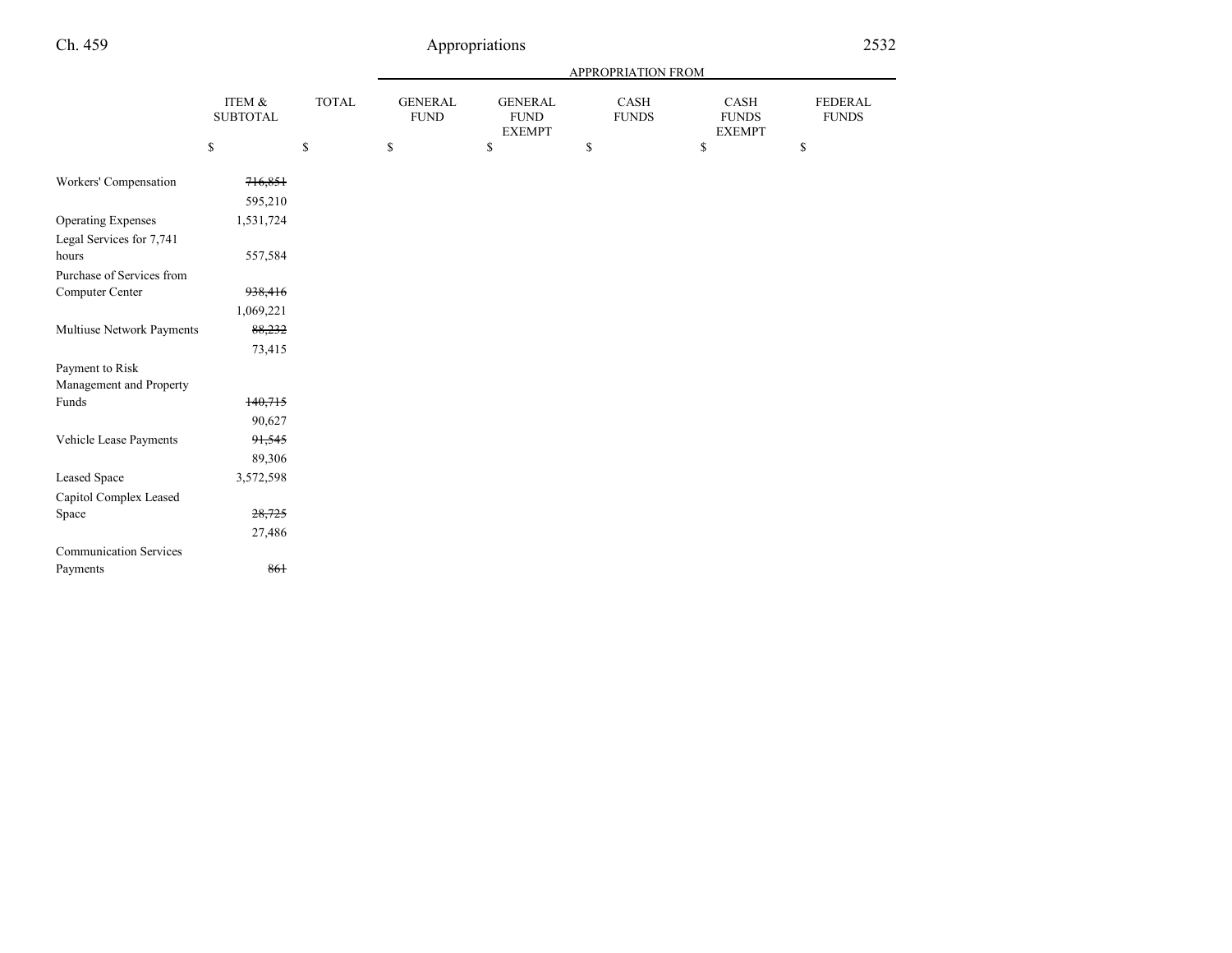|                         | 1,131   |            |                           |                          |            |
|-------------------------|---------|------------|---------------------------|--------------------------|------------|
| Utilities               | 260,309 |            |                           |                          |            |
| Information Technology  |         |            |                           |                          |            |
| Asset Maintenance       | 553,627 |            |                           |                          |            |
| Statewide Indirect Cost |         |            |                           |                          |            |
| Assessment              | 758,125 |            |                           |                          |            |
|                         |         | 29,719,521 | $13,382,317$ <sup>*</sup> | 2,260,096                | 14,077,108 |
|                         |         | 29,663,771 | 13,358,722 <sup>a</sup>   | $2,256,288$ <sup>b</sup> | 14,048,761 |

<sup>a</sup> Of this amount, it is estimated that \$5,909,432 shall be from the Employment Support Fund pursuant to Section 8-77-109 (1), C.R.S., \$4,982,774 shall be from the Workers' Compensation Cash Fund created in Section 8-44-112 (7), C.R.S., \$964,000(T) shall be transferred from the Division of Oil and Public Safety from fundsappropriated for indirect cost recoveries from the Petroleum Storage Tank Fund created in Section 8-20.5-103 (1), C.R.S., \$307,463 shall be from the BoilerInspection Fund created in Section 9-4-109 (4), C.R.S., and \$1,218,648 \$1,195,053 shall be from various cash fund sources.<sup>b</sup> Of this amount, \$440,840 shall be from reserves in both the Major Medical Insurance Fund created in Section 8-46-202 (1), C.R.S., and the Subsequent Injury Fund created in Section 8-46-101 (1) (b) (I), C.R.S., \$354,542 shall be from reserves in the Unemployment Revenue Fund created in Section 8-77-106 (1), C.R.S.,\$342,085 shall be from reserves in the Petroleum Storage Tank Fund created in Section 8-20.5-103 (1), C.R.S., \$152,797(T) shall be from statewide indirect cost recoveries, \$4,284(T) shall be from the Department of Public Health and Environment, and  $$965,548$  \$961,740 shall be from various cash exempt sources.

#### **(2) DIVISION OF EMPLOYMENT AND TRAINING**

Ch. 459

| (A) Unemployment Insurance Programs      |                                                                                                           |                        |             |            |
|------------------------------------------|-----------------------------------------------------------------------------------------------------------|------------------------|-------------|------------|
| Program Costs                            | 31,380,529                                                                                                | 3,362,800 <sup>a</sup> |             | 28,017,729 |
|                                          | $(440.9$ FTE)                                                                                             |                        |             |            |
|                                          | <sup>a</sup> This amount shall be from the Employment Support Fund created in Section 8-77-109 (1), C.R.S |                        |             |            |
| (B) Unemployment Insurance Fraud Program |                                                                                                           |                        |             |            |
| Program Costs                            | 1,461,094                                                                                                 | 730,547 <sup>a</sup>   | $730,547^b$ |            |
|                                          |                                                                                                           |                        |             |            |
|                                          |                                                                                                           |                        |             |            |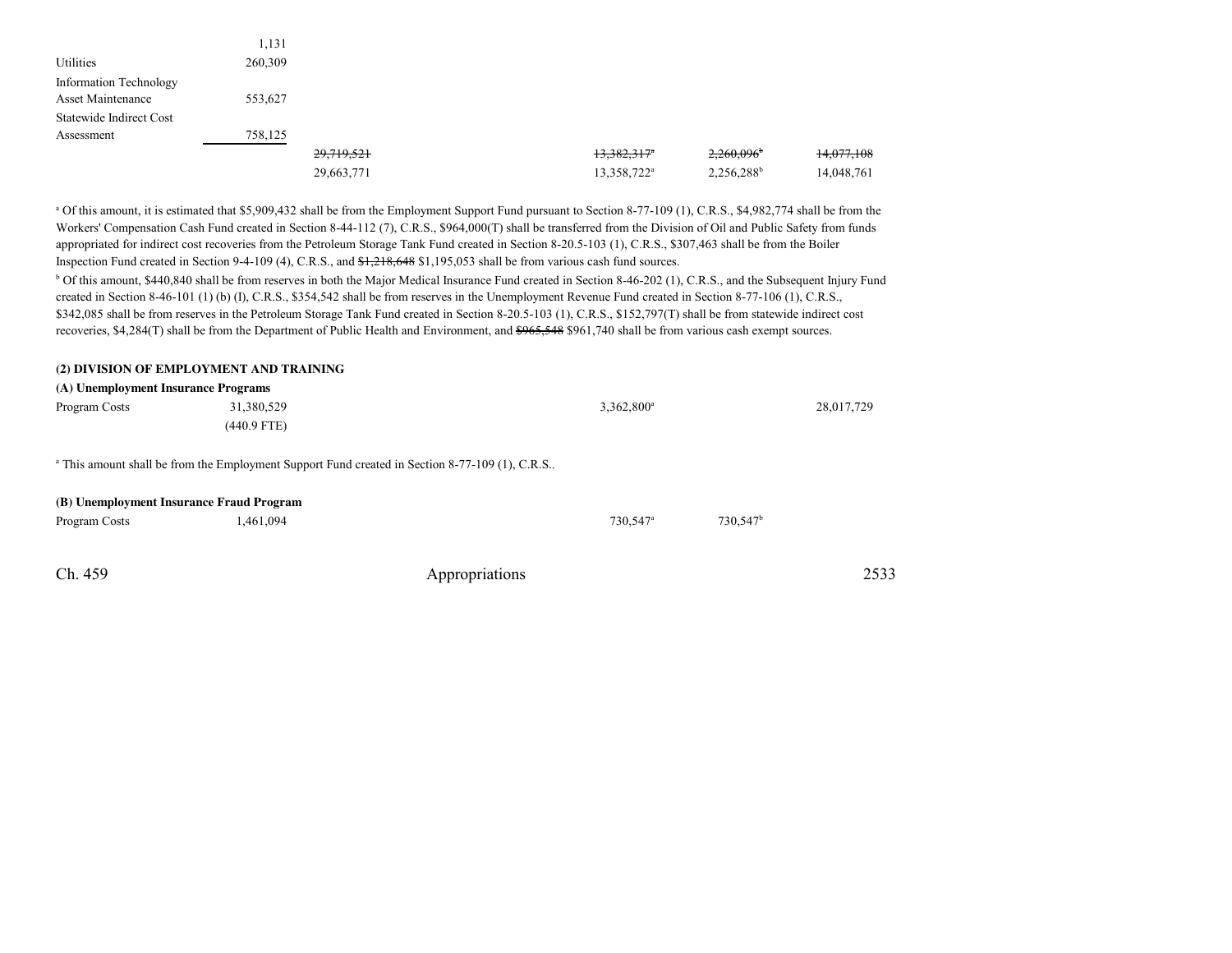## Appropriations <sup>2534</sup>

|                 |              |                |                | APPROPRIATION FROM |               |                |
|-----------------|--------------|----------------|----------------|--------------------|---------------|----------------|
| ITEM &          | <b>TOTAL</b> | <b>GENERAL</b> | <b>GENERAL</b> | CASH               | <b>CASH</b>   | <b>FEDERAL</b> |
| <b>SUBTOTAL</b> |              | <b>FUND</b>    | <b>FUND</b>    | <b>FUNDS</b>       | <b>FUNDS</b>  | <b>FUNDS</b>   |
|                 |              |                | <b>EXEMPT</b>  |                    | <b>EXEMPT</b> |                |
|                 | J.           |                |                |                    |               |                |
|                 |              |                |                |                    |               |                |

(26.0 FTE)

<sup>a</sup> This amount shall be from the Unemployment Revenue Fund created in Section 8-77-106 (1), C.R.S.

<sup>b</sup> This amount shall be from reserves in the Unemployment Revenue Fund created in Section 8-77-106 (1), C.R.S.

| (C) Employment and Training Programs |            |                        |                |                        |
|--------------------------------------|------------|------------------------|----------------|------------------------|
| <b>State Operations</b>              | 13,071,968 | 6,424,488 <sup>a</sup> | $9,600(T)^{b}$ | 6,637,880              |
|                                      | 14,471,968 |                        |                | 8,037,880 <sup>c</sup> |
|                                      |            | $(79.9$ FTE)           | $(0.1$ FTE)    | $(82.8$ FTE)           |
| One-Stop County Contracts            | 7,878,451  |                        |                | 7,878,451              |
|                                      |            |                        |                | $(19.0$ FTE)           |
| Trade Adjustment Act                 |            |                        |                |                        |
| Assistance                           | 2,168,983  |                        |                | 2,168,983              |
| Workforce Investment Act             | 40,618,204 |                        |                | 40,618,204             |
|                                      |            |                        |                | $(60.0$ FTE)           |
|                                      | 63,737,606 |                        |                |                        |
|                                      | 65,137,606 |                        |                |                        |

a Of this amount, \$6,303,601 shall be from the Employment Support Fund created in Section 8-77-109 (1), C.R.S., and \$120,887 shall be from the DisplacedHomemakers Fund created in Section 8-15.5-108 (1), C.R.S.

<sup>b</sup> This amount shall be from contracts with other government agencies.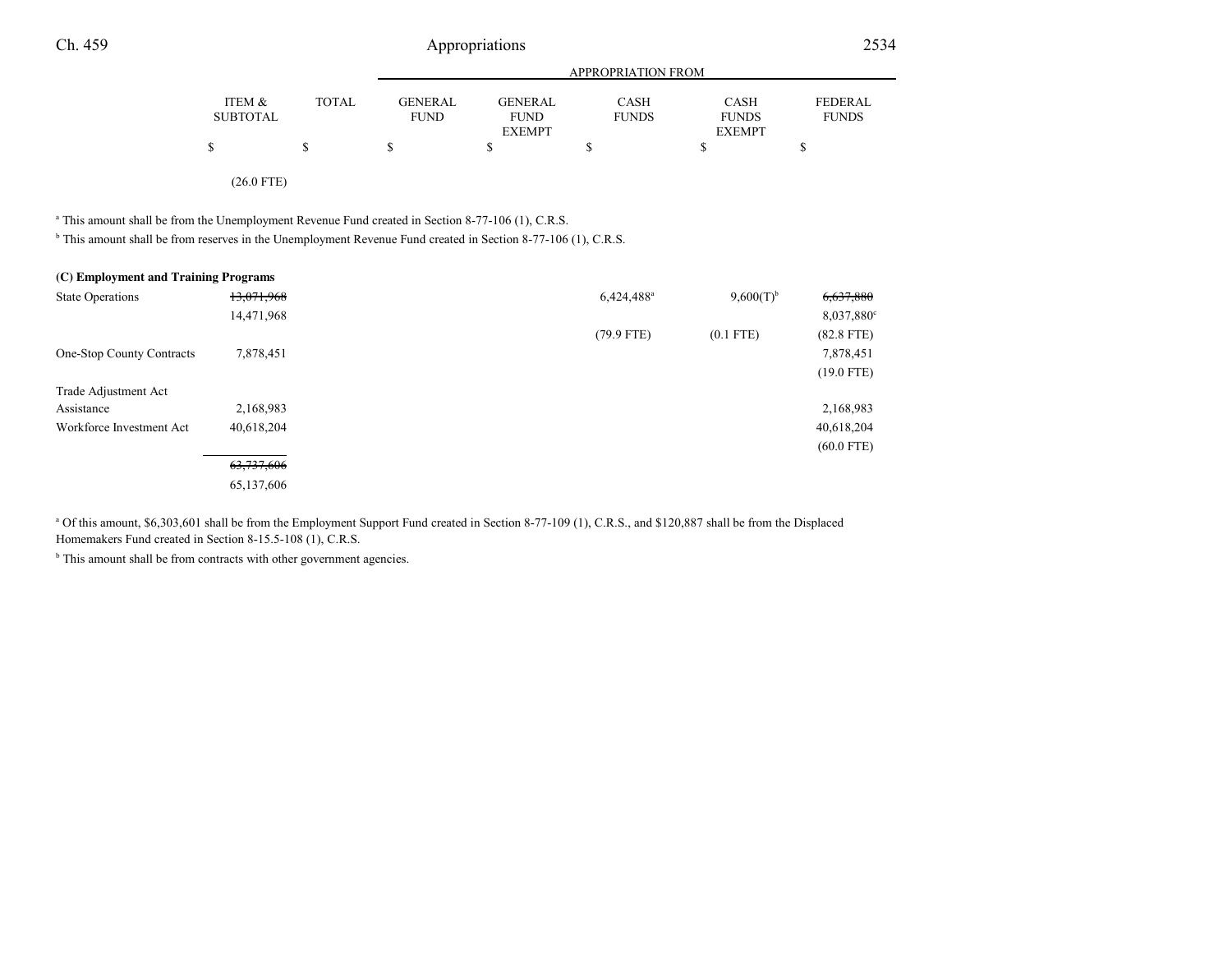C OF THIS AMOUNT, \$1,400,000 SHALL BE FROM REED ACT FUNDS DISTRIBUTED TO COLORADO ON MARCH 13, 2002. <sup>I</sup>T IS THE INTENT OF THE GENERAL ASSEMBLYTHAT ANY OF THESE REED ACT FUNDS, IF NOT EXPENDED PRIOR TO JULY 1, 2008, SHALL BE AVAILABLE FOR EXPENDITURE IN FY 2008-09 AND FY 2009-10 FOR THE PURPOSE OF OPERATING THE WELLS TRAINING CENTER.

#### **(D) Labor Market Information**

| Program Costs                                                    | 1,872,115    | $11,626^{\circ}$       | 1,860,489    |
|------------------------------------------------------------------|--------------|------------------------|--------------|
|                                                                  |              |                        | $(30.3$ FTE) |
|                                                                  |              |                        |              |
| <sup>a</sup> This amount shall be from the sale of publications. |              |                        |              |
|                                                                  |              |                        |              |
|                                                                  | 98, 451, 344 |                        |              |
|                                                                  | 99,851,344   |                        |              |
|                                                                  |              |                        |              |
| (3) DIVISION OF LABOR                                            |              |                        |              |
| Program Costs                                                    | 1,097,388    | 1,097,388 <sup>a</sup> |              |
|                                                                  |              | $(16.0$ FTE)           |              |
|                                                                  |              |                        |              |

<sup>a</sup> This amount shall be from the Employment Support Fund created in Section 8-77-109 (1), C.R.S.

| (4) DIVISION OF OIL AND PUBLIC SAFETY |              |  |
|---------------------------------------|--------------|--|
| Personal Services                     | 3,949,523    |  |
|                                       | 4,363,863    |  |
|                                       | $(55.3$ FTE) |  |
|                                       | $(57.8$ FTE) |  |
| <b>Operating Expenses</b>             | 339,859      |  |
|                                       | 388,939      |  |
| <b>Indirect Cost Assessment</b>       | 964,000      |  |
|                                       |              |  |
| Ch. 459                               |              |  |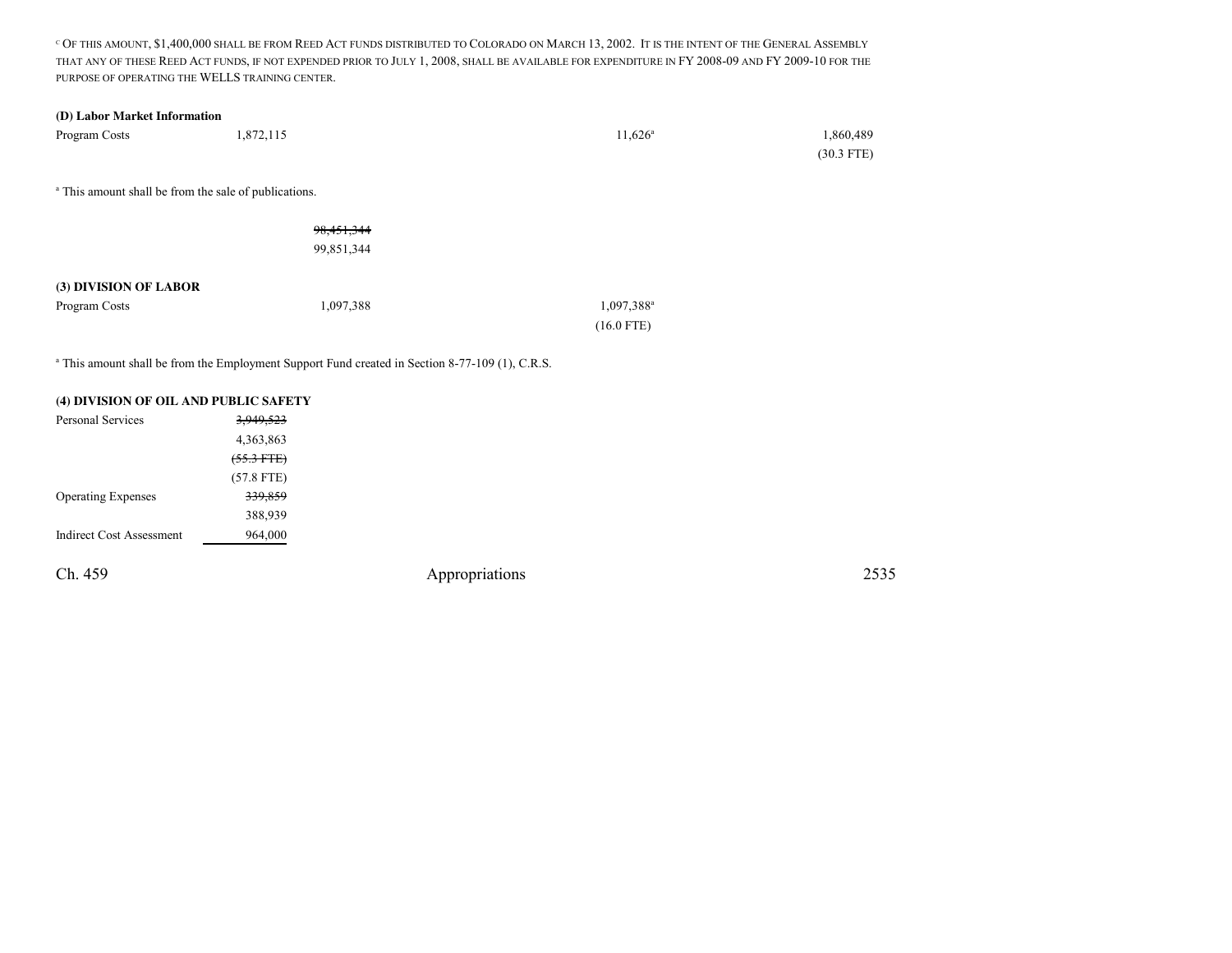## Appropriations <sup>2536</sup>

|                           |                                   |                               |                                                | <b>APPROPRIATION FROM</b>                          |                                              |                                |
|---------------------------|-----------------------------------|-------------------------------|------------------------------------------------|----------------------------------------------------|----------------------------------------------|--------------------------------|
| ITEM &<br><b>SUBTOTAL</b> | <b>TOTAL</b>                      | <b>GENERAL</b><br><b>FUND</b> | <b>GENERAL</b><br><b>FUND</b><br><b>EXEMPT</b> | <b>CASH</b><br><b>FUNDS</b>                        | <b>CASH</b><br><b>FUNDS</b><br><b>EXEMPT</b> | <b>FEDERAL</b><br><b>FUNDS</b> |
|                           | \$                                | S                             | \$                                             | ъ                                                  | \$                                           | \$                             |
|                           | <del>5,253,382</del><br>5,716,802 |                               |                                                | $1,372,865$ <sup>*</sup><br>1,836,285 <sup>a</sup> | $3,316,090^b$                                | 564,427                        |

<sup>a</sup> Of this amount, \$991,149 shall be from the Boiler Inspection Fund created in Section 9-4-109 (4), C.R.S., \$234,013 \$697,433 shall be from the Public Safety Inspection Fund created in Section 8-1-151, C.R.S., and \$147,703 shall be from the Liquified Petroleum Gas Inspection Fund created in Section 8-20-206.5 (1) (e)(I), C.R.S.

<sup>b</sup> Of this amount, \$3,296,574 shall be from the Petroleum Storage Tank Fund pursuant to Section 8-20.5-103, C.R.S., and \$19,516(T) shall be from the Department of Public Health and Environment.

#### **(5) DIVISION OF WORKERS' COMPENSATION**

#### (**A) Workers' Compensation**

| Personal Services         | 6,495,037     |                          |
|---------------------------|---------------|--------------------------|
|                           | $(102.0$ FTE) |                          |
| <b>Operating Expenses</b> | 639,345       |                          |
| Administrative Law Judge  |               |                          |
| Services                  | 2,484,590     |                          |
|                           | 2,474,413     |                          |
| Physicians Accreditation  | 140,000       |                          |
| <b>Utilization Review</b> | 60,000        |                          |
| Immediate Payment         | 10,000        |                          |
|                           | 9,828,972     | $9,392,886$ <sup>*</sup> |
|                           | 9,818,795     | $9,383,161^a$            |
|                           |               |                          |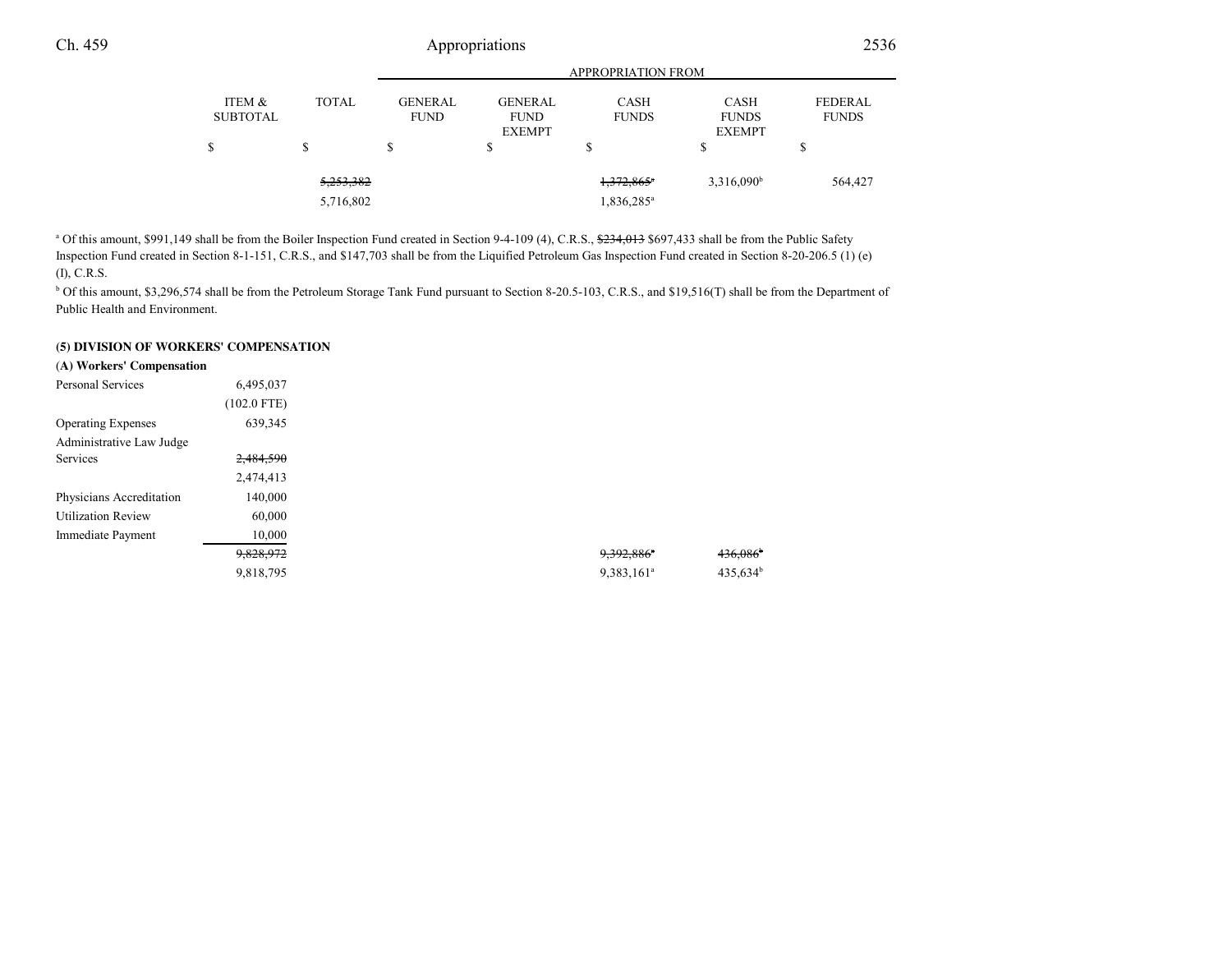<sup>a</sup> Of this amount,  $\frac{68,757,665}{88,747,940}$  shall be from the Workers' Compensation Cash Fund created in Section 8-44-112 (7), C.R.S., \$248,824 shall be from the Workers' Compensation Self-Insurance Fund created in Section 8-44-202 (2), C.R.S., \$195,397 shall be from the Cost Containment Fund created in Section 8-14.5-108, C.R.S., \$140,000 shall be from the Physicians Accreditation Program Cash Fund created in Section 8-42-101 (3.6) (l), C.R.S., and \$51,000 shall be from the Utilization Review Cash Fund created in Section 8-43-501 (2) (a), C.R.S. Of this amount, \$191,000 is shown for the purposes of complying with the limitationon state fiscal year spending imposed by Article X, Section 20 of the State Constitution. Such moneys are included for informational purposes as they arecontinuously appropriated by Sections 8-42-101 (3.6) (l) and 8-43-501 (2) (a), C.R.S.

<sup>b</sup> Of this amount, \$314,284 \$313,832 shall be from reserves in the Workers' Compensation Cash Fund created in Section 8-44-112 (7), C.R.S., \$99,175 shall be from reserves in the Cost Containment Fund created in Section 8-14.5-108, C.R.S., \$10,000 shall be reserves from the Immediate Payment Fund created in Section $8-44-206$  (3) (b) (I), C.R.S., \$9,000 shall be from reserves in the Utilization Review Cash Fund created in Section  $8-43-501$  (2) (a), C.R.S., and \$3,627 shall be from reserves in the Workers' Compensation Self-Insurance Fund created in Section 8-44-202 (2), C.R.S. Of this amount, \$9,000 is shown for purposes of complying with the limitation on state fiscal year spending imposed by Article X, Section 20 of the State Constitution. Such moneys are included for informational purposes as theyare continuously appropriated by Section 8-43-501 (2) (a), C.R.S.

#### **(B) Major Medical Insurance and Subsequent Injury Funds**

| Personal Services          | 1,231,110  | 1,231,110 <sup>a</sup>   |
|----------------------------|------------|--------------------------|
|                            |            | $(16.0$ FTE)             |
| <b>Operating Expenses</b>  | 88,324     | 88,324 <sup>a</sup>      |
| Major Medical Benefits     | 7,000,000  | $7,000,000^{\rm b}$      |
| Major Medical Legal        |            |                          |
| Services for 300 hours     | 21,609     | 21,609 <sup>b</sup>      |
| Subsequent Injury Benefits | 5,200,000  | $5,200,000$ <sup>c</sup> |
| Subsequent Injury Legal    |            |                          |
| Services for 1,000 hours   | 72,030     | $72,030^{\circ}$         |
| Medical Disaster           | 6,000      | $6,000$ <sup>d</sup>     |
|                            | 13,619,073 |                          |

Ch. 459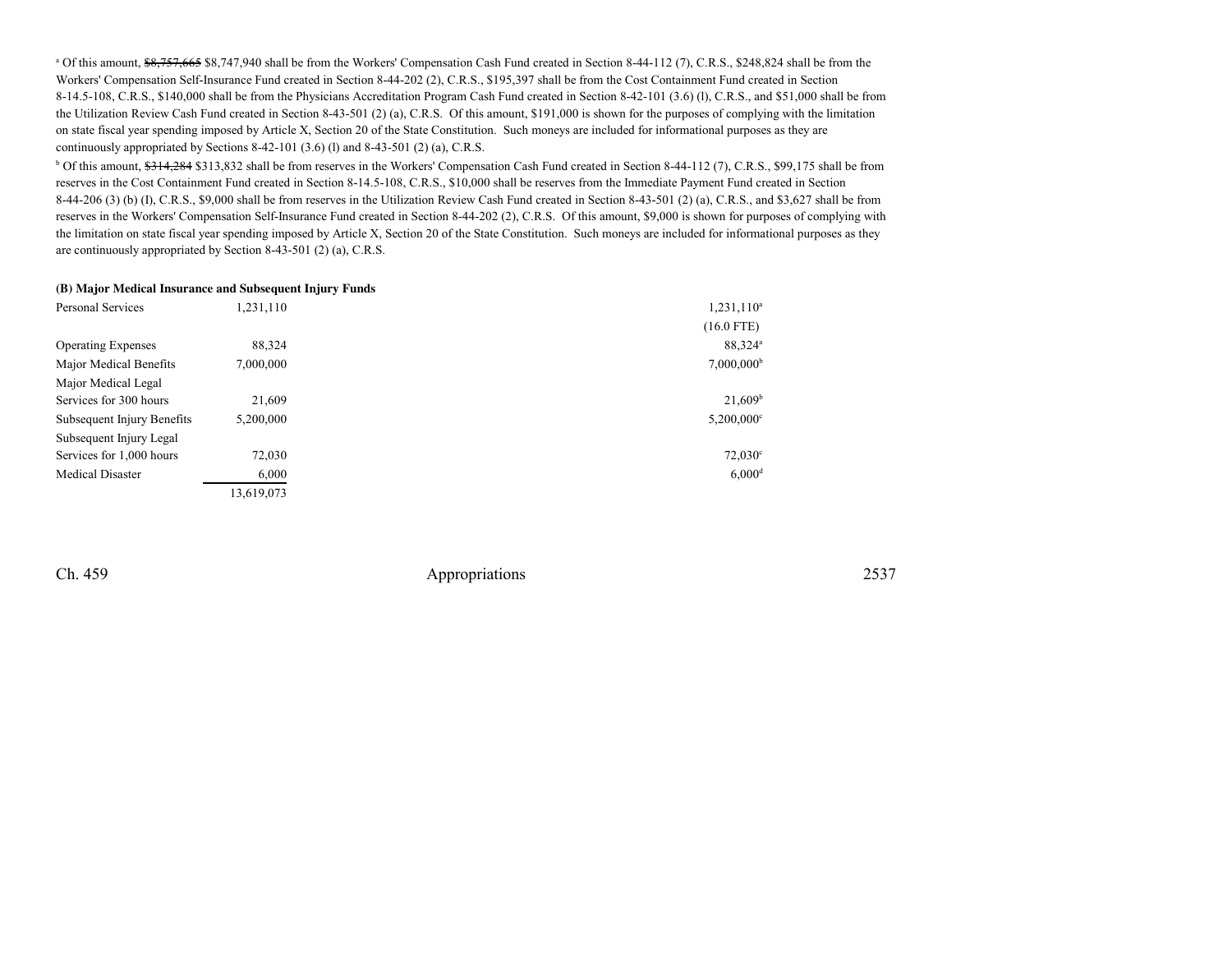## Appropriations <sup>2538</sup>

|          |       | APPROPRIATION FROM |                |              |               |                |  |
|----------|-------|--------------------|----------------|--------------|---------------|----------------|--|
| ITEM &   | TOTAL | <b>GENERAL</b>     | <b>GENERAL</b> | <b>CASH</b>  | <b>CASH</b>   | <b>FEDERAL</b> |  |
| SUBTOTAL |       | FUND               | <b>FUND</b>    | <b>FUNDS</b> | <b>FUNDS</b>  | <b>FUNDS</b>   |  |
|          |       |                    | <b>EXEMPT</b>  |              | <b>EXEMPT</b> |                |  |
|          |       |                    |                |              |               |                |  |
|          |       |                    |                |              |               |                |  |

<sup>a</sup> Of these amounts, \$1,055,548 shall be from reserves in the Major Medical Insurance Fund created in Section 8-46-202, C.R.S., and \$263,886 shall be from reserves in the Subsequent Injury Fund created in Section 8-46-101 (1) (b) (I), C.R.S.

<sup>b</sup> These amounts shall be from reserves in the Major Medical Insurance Fund created in Section 8-46-202, C.R.S.

 $\degree$  These amounts shall be from reserves in the Subsequent Injury Fund created in Section 8-46-101 (1) (b) (I), C.R.S.

<sup>d</sup> This amount shall be from reserves in the Medical Disaster Insurance Fund created in Section 8-46-302 (1), C.R.S.

23,448,04523,437,868

#### **TOTALS PART IX**

| (LABOR AND                       |               |                         |                            |               |
|----------------------------------|---------------|-------------------------|----------------------------|---------------|
| <b>EMPLOYMENT</b> <sup>4,5</sup> | \$157,969,680 | <del>\$35,774,917</del> | <del>\$20,371,492</del> *  | \$101,823,271 |
|                                  | \$159,767,173 | \$36,205,017            | $$20.367.232$ <sup>a</sup> | \$103,194,924 |

a Of this amount, \$1,150,197 contains a (T) notation.

**FOOTNOTES** -- The following statements are referenced to the numbered footnotes throughout section 2.

- <sup>4</sup> All Departments, Totals -- The General Assembly requests that copies of all reports requested in other footnotes contained in this act be delivered to the Joint Budget Committee and the majority and minority leadership in each house of the General Assembly.
- <sup>5</sup> All Departments, Totals -- Every Department is requested to submit to the Joint Budget Committee information on the number of additional

and a